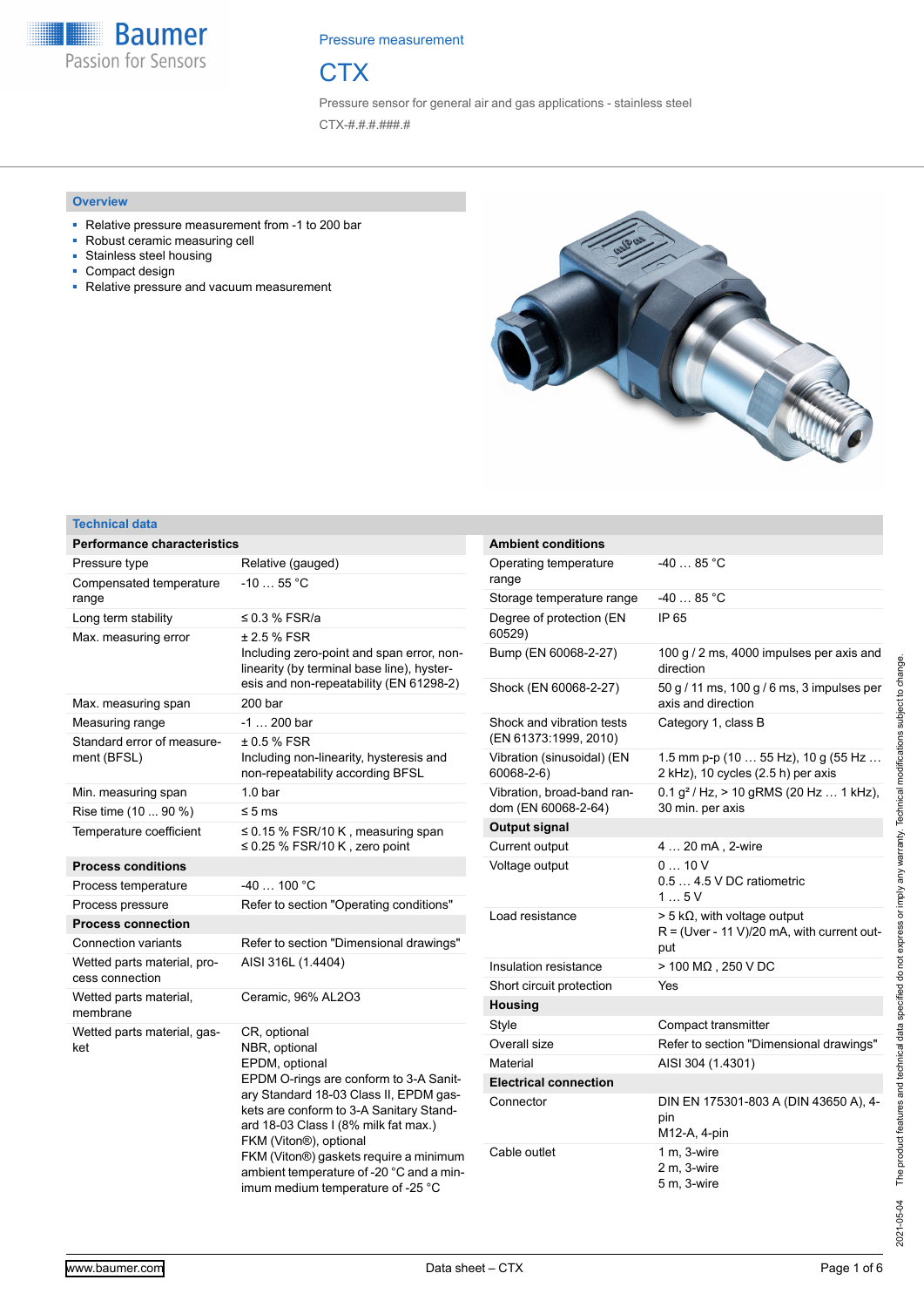



Pressure sensor for general air and gas applications - stainless steel CTX-#.#.#.###.#

| <b>Technical data</b> |                                                                                                                                                                                                                    |                                 |                                            |
|-----------------------|--------------------------------------------------------------------------------------------------------------------------------------------------------------------------------------------------------------------|---------------------------------|--------------------------------------------|
| Power supply          |                                                                                                                                                                                                                    | <b>Compliance and approvals</b> |                                            |
| Voltage supply range  | 11 $\dots$ 30 V DC, with 1 $\dots$ 5 V output sig-<br>nal<br>11  30 V DC, with 4  20 mA output<br>signal<br>$1530$ V DC, with $010$ V output sig-<br>nal<br>5 V DC ratiometric, with 0.5  4.5 V out-<br>put signal | <b>EMC</b>                      | EN 61000-6-2<br>EN 61000-6-3<br>EN 61326-1 |

#### **Operating conditions**

| <b>Operating conditions</b> | <b>Measuring range</b> | <b>Proof pressure</b> | <b>Burst Pressure</b> |
|-----------------------------|------------------------|-----------------------|-----------------------|
|                             |                        |                       |                       |
|                             | (bar)                  | (bar)                 | (bar)                 |
| $-10$                       | 01                     | 2                     | 3                     |
| $-1$ 1,5                    | 02,5                   | 4                     | $\overline{ }$        |
| $-13$                       | 04                     | 8                     | 12                    |
| $-15$                       | 06                     | 12                    | 18                    |
| $-19$                       | 010                    | 20                    | 30                    |
| $-115$                      | 016                    | 32                    | 48                    |
| $-124$                      | 025                    | 50                    | 75                    |
| $-139$                      | 040                    | 80                    | 120                   |
|                             | 060                    | 120                   | 180                   |
|                             | 0100                   | 200                   | 300                   |
|                             | 0160                   | 320                   | 480                   |
|                             | 0200                   | 360                   | 480                   |

## **Dimensional drawings (mm)**

**Housing**



Housing with connector DIN EN 175301-803 A (DIN 43650 A), 4-pin





Housing with cable outlet, 3-wire Housing with connector M12-A, 4-pin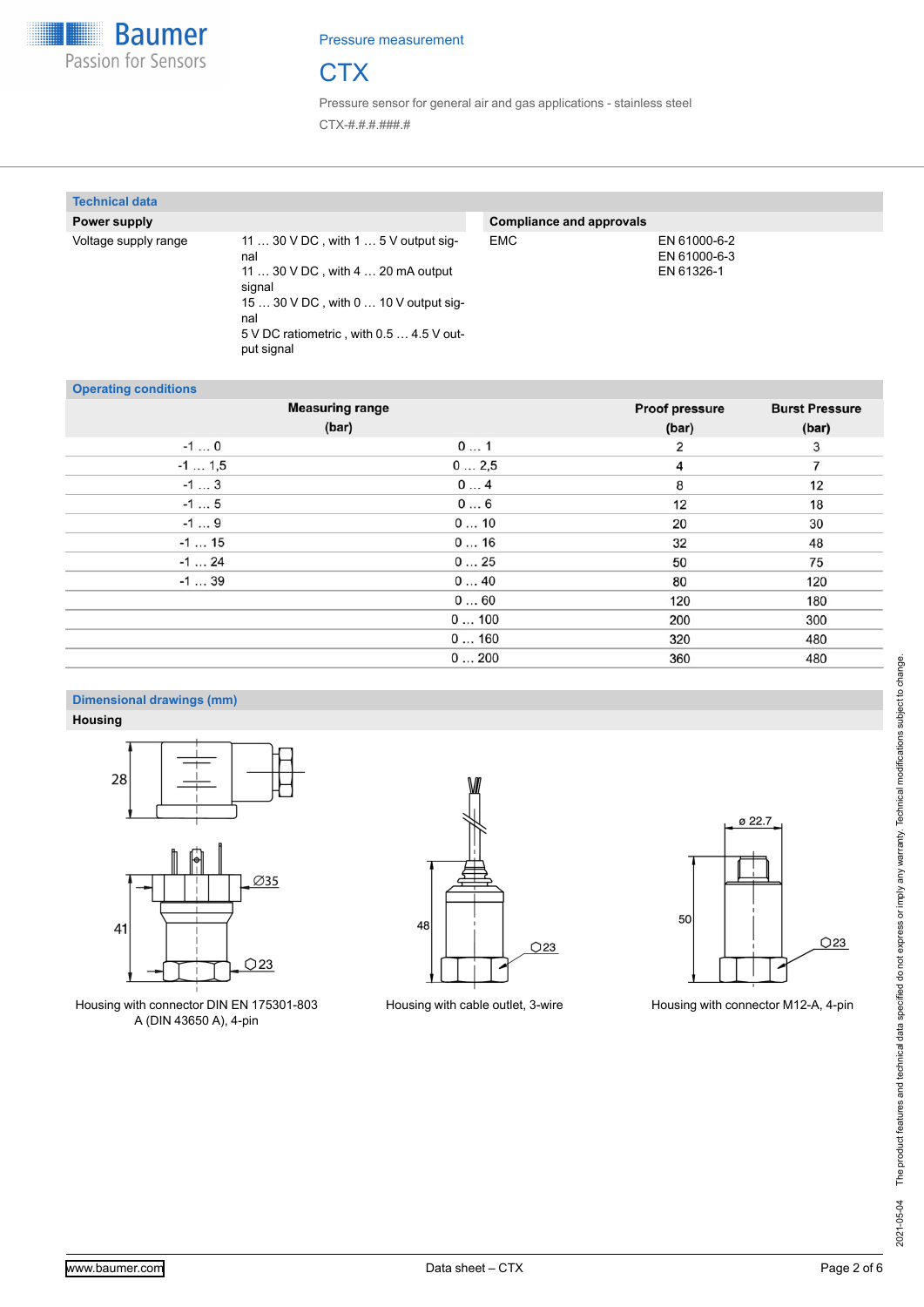



Pressure sensor for general air and gas applications - stainless steel CTX-#.#.#.###.#

**Dimensional drawings (mm) Process connection**







G50-B G 1/4 A DIN 3852-E (BCID: G50)

G30-2 G 1/4 B EN 837-1 (BCID: G30)

G31-3 G 1/2 B EN 837-1 (BCID: G31)



N01-5 1/4-18 NPT (BCID: N01)

N02-6 1/2-14 NPT (BCID: N02)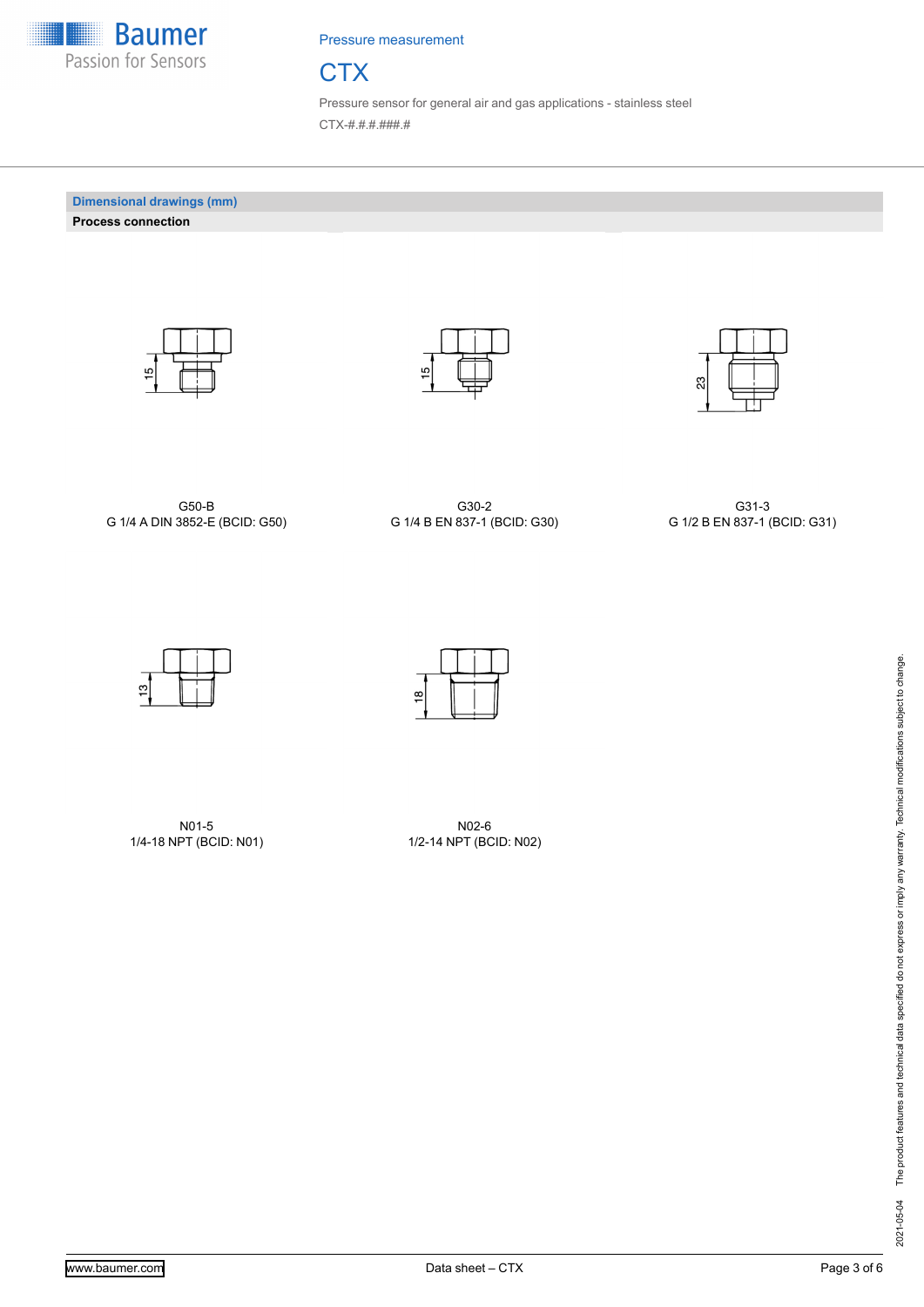

# **CTX**

Pressure sensor for general air and gas applications - stainless steel CTX-#.#.#.###.#

| <b>Output signal</b> | <b>Equivalent circuit</b> | <b>Electrical connection</b> | <b>Function</b>     | Pin assignment          |
|----------------------|---------------------------|------------------------------|---------------------|-------------------------|
|                      |                           |                              | $+Vs$               | 1                       |
|                      |                           |                              | lout                | 3                       |
|                      |                           |                              | <b>Frame Ground</b> | Plug thread, 4          |
|                      | $\mathrm{e}^{tVs}$        |                              | n.c.                | 2                       |
|                      |                           |                              | $+Vs$               | 1                       |
| 4  20 mA (2-wire)    | 4  20 mA                  | 2                            | lout                | $\overline{2}$          |
|                      |                           |                              | <b>Frame Ground</b> | Grounding lug           |
|                      | o <sup>lout</sup>         |                              | n.c.                | 3                       |
|                      |                           |                              | $+Vs$               | <b>RD</b>               |
|                      |                           |                              | lout                | BK                      |
|                      |                           |                              | n.c.                | WH                      |
|                      |                           |                              |                     |                         |
|                      |                           |                              | $+Vs$               | 1                       |
|                      |                           |                              | Uout                | $\overline{\mathbf{c}}$ |
|                      |                           |                              | <b>GND (0 V)</b>    | $\overline{3}$          |
|                      | $+Vs$                     |                              | <b>Frame Ground</b> | Plug thread, 4          |
|                      | oUout                     |                              | $+Vs$               | 1                       |
| 0  10 V (3-wire)     | 010V                      | J۱<br>2                      | Uout                | 3                       |
|                      |                           |                              | <b>GND (0 V)</b>    | $\overline{2}$          |
|                      | $O$ GND (0 V)             |                              | <b>Frame Ground</b> | Grounding lug           |
|                      |                           |                              | $+Vs$               | <b>RD</b>               |
|                      |                           |                              | Uout                | WH                      |
|                      |                           |                              | <b>GND (0 V)</b>    | BK                      |

| <b>Ordering information</b>                            |                                                       |  |   |                |                |   |  |  |
|--------------------------------------------------------|-------------------------------------------------------|--|---|----------------|----------------|---|--|--|
| Ordering key - Configuration possibilities see website |                                                       |  |   |                |                |   |  |  |
|                                                        | CTX - X $\pm$ # $\pm$ # $\pm$ # $\pm$ ### $\pm$ ##### |  |   |                |                |   |  |  |
| <b>Product</b>                                         |                                                       |  |   |                |                |   |  |  |
|                                                        | <b>CTX</b>                                            |  |   |                |                |   |  |  |
| <b>Housing material</b>                                |                                                       |  |   |                |                |   |  |  |
| Stainless steel 1.4301 AISI 304                        |                                                       |  | X |                |                |   |  |  |
| <b>Output signal</b>                                   |                                                       |  |   |                |                |   |  |  |
| $420$ mA                                               |                                                       |  |   | 3              |                |   |  |  |
| 010V                                                   |                                                       |  |   | $\overline{2}$ |                |   |  |  |
| 15V                                                    |                                                       |  |   | 4              |                |   |  |  |
| $0,54,5$ V ratiometric                                 |                                                       |  |   | $\overline{7}$ |                |   |  |  |
| <b>Process connection</b>                              |                                                       |  |   |                |                |   |  |  |
| G 1/4 A DIN 3852-E (G50)                               |                                                       |  |   |                | B              |   |  |  |
| G 1/4 B EN 837-1 (G30)                                 |                                                       |  |   |                | $\overline{2}$ |   |  |  |
| G 1/2 B EN 837-1 (G31)                                 |                                                       |  |   |                | 3              |   |  |  |
| 1/4-18 NPT (N01)                                       |                                                       |  |   |                | 5              |   |  |  |
| 1/2-14 NPT (N02)                                       |                                                       |  |   |                | 6              |   |  |  |
| <b>Sealing</b>                                         |                                                       |  |   |                |                |   |  |  |
| <b>NBR</b>                                             |                                                       |  |   |                |                | 3 |  |  |
| <b>EPDM</b>                                            |                                                       |  |   |                |                | 5 |  |  |
| FKM (Viton®)                                           |                                                       |  |   |                |                | 9 |  |  |
| CR (Neoprene)                                          |                                                       |  |   |                |                | 4 |  |  |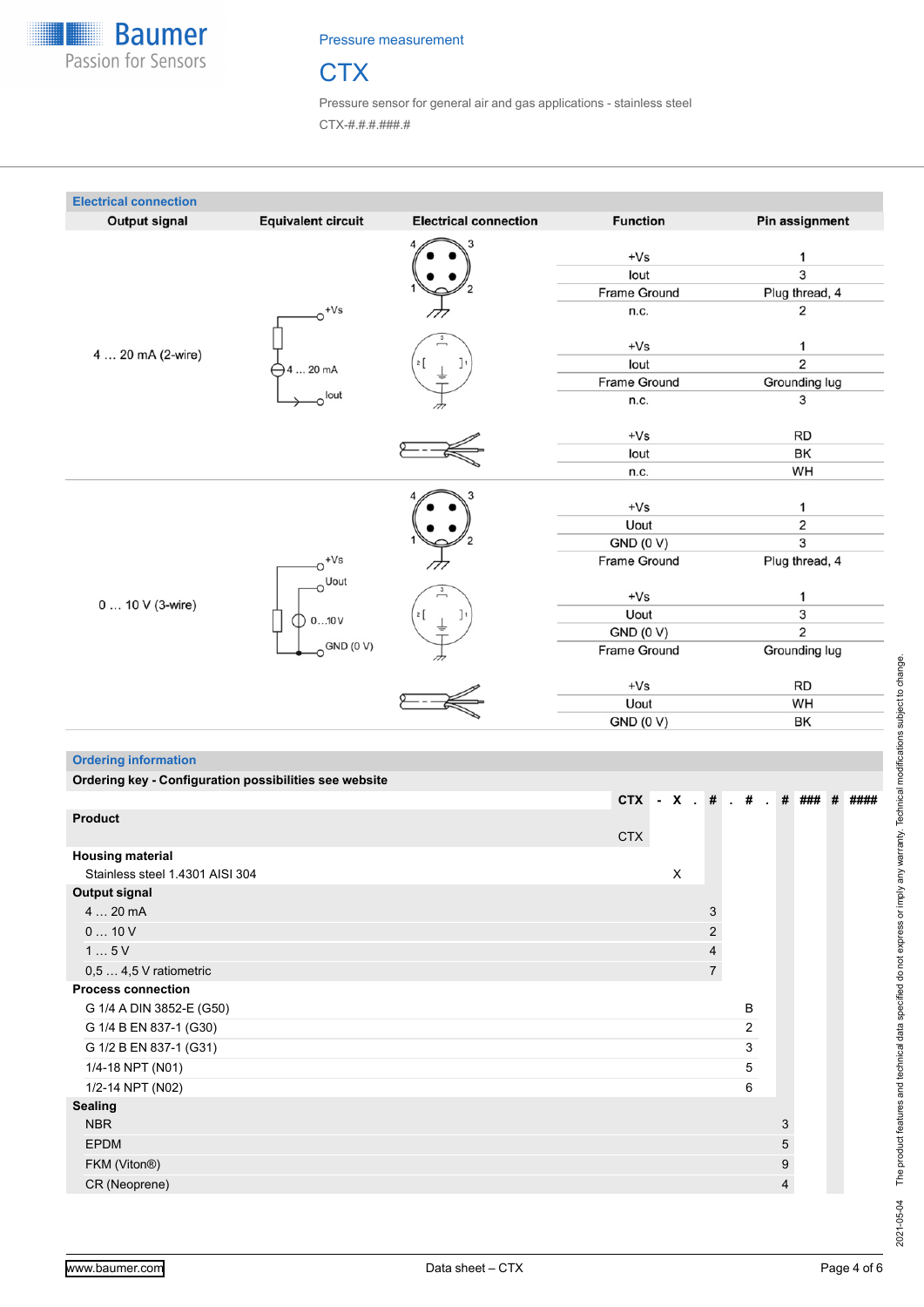

**Ordering information**

Pressure measurement



Pressure sensor for general air and gas applications - stainless steel CTX-#.#.#.###.#

## **Ordering key - Configuration possibilities see website CTX - X . # . # . # ### # #### Measuring range** 0...1 bar (EN) B15 0 ... 2.5 bar (EN) B18 0 ... 4 bar (EN) B19 -1...39 bar (EN) B1L 0 ... 6 bar (EN) B20 0 ... 10 bar (EN) B22 0 ... 16 bar (EN) B24 0...25 bar (EN) B26 0 ... 40 bar (EN) B27 0 ... 60 bar (EN) B29 0 ... 100 bar (EN) B31 0 ... 160 bar (EN) B33 0...200 bar (EN) B34 -1...0 bar (EN) B59 -1...0,6 bar (EN) B72 -1 ... 1.5 bar (EN) B74 -1...3 bar (EN) B76 -1...5 bar (EN) B77 -1...9 bar (EN) B79 -1...15 bar (EN) B81 -1...24 bar (EN) B82 0...100 kPa (EN) D15 0...250 kPa (EN) D18 0...400 kPa (EN) D19 -100...3900 kPa (EN) D1L 0...600 kPa (EN) D20 0...1000 kPa (EN) D22 0...1600 kPa (EN) D24 0...2500 kPa (EN) D26 0...4000 kPa (EN) D27 0...6000 kPa (EN) D29 0...10000 kPa (EN) D31 0...16000 kPa (EN) D33 0...20000 kPa (EN) D34 -100...0 kPa (EN) D59 -100...60 kPa (EN) D72 -100...150 kPa (EN) D74 -100...300 kPa (EN) D76 -100...500 kPa (EN) D77 -100...900 kPa (EN) D79 -100...1500 kPa (EN) D81 -100...2400 kPa (EN) D82 0...1 kg/cm2 (EN) F15 0...2,5 kg/cm2 (EN) F18  $0...4$  kg/cm2 (EN) F19 -1...39 kg/cm2 F1L 0...6 kg/cm2 (EN) F20 0...10 kg/cm2 (EN) F22 0...16 kg/cm2 (EN) F24 0...20 kg/cm2 (EN) F25